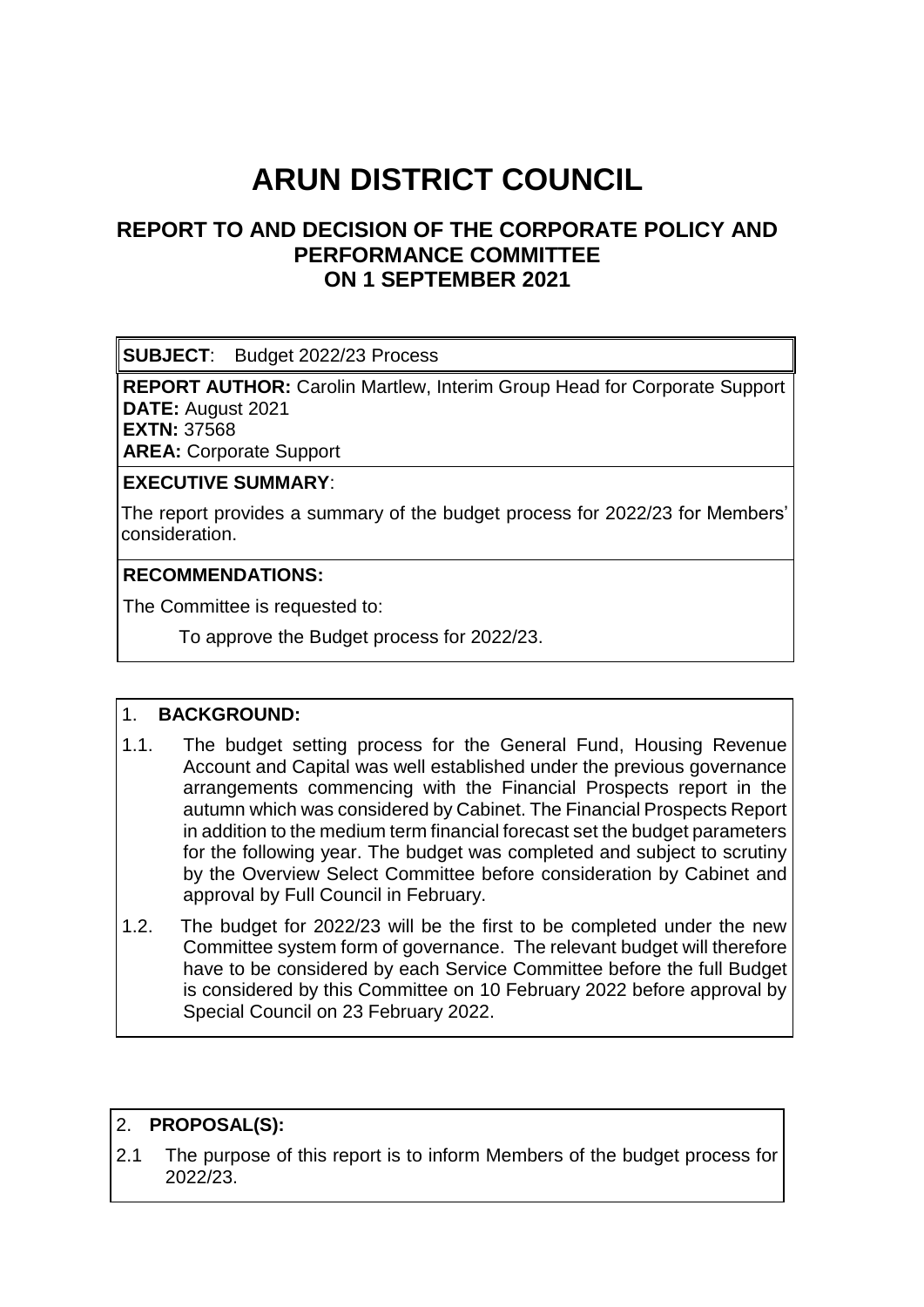- 2.2 Members are aware that the Council continues to face net expenditure pressures due to the unprecedented financial uncertainty over Government funding, the economy which has been compounded by the COVID-19 crisis and also Brexit. Brexit continues to cause issues, especially since the UK's official departure from the EU on 31 December 2020.
- 2.3 Members will be updated with the most up to date information when the Financial Prospects Report is considered by this Committee on 14 October 2021. It should be stressed that the Financial Prospects Report only covers the General Fund and that the Housing Revenue Account has its own business plan and financial model. The HRA Business Plan is due to be considered by the Residential and Wellbeing Services Committee on 2 December 2021. The Financial Prospects Report will confirm the budget parameters for 2022/23.
- 2.4 It is accepted that within the resource constraints there is the requirement for some resource switching to enable the Council's priorities to be progressed and to meet new statutory requirements. Committees will therefore be consulted on the budget, taking account of the medium term requirement to make savings and that any growth should be minimised and met from resource switching where possible.
- 2.5 The budget guidelines issued will run parallel with any savings initiatives that are being worked on.
- 2.6 The budget resource switching parameters for 2022/23 are:
	- Growth will only be allowed in essential/priority areas
	- Proposals should aim to be cost neutral
	- Proposals should clearly identify any expenditure savings and Income generating ideas where appropriate.
- 2.7 It should be noted that reports that require resource switching can be considered by Committees at any time during the year. However, significant permanent resource switching requires approval by Full Council as part of the formal budget setting process.
- 2.8 The key dates for the Budget 2022/23 process are summarised below:

| <b>Budget Consultation Reports</b>                      | Date                   |
|---------------------------------------------------------|------------------------|
| <b>Environment and Neighbourhood Services</b>           |                        |
| Committee                                               | 23 September 2021      |
| <b>Corporate Support Committee</b>                      | 28 September 2021      |
| Residential and Wellbeing Services Committee            | 30 September 2021      |
| <b>Planning Policy Committee</b>                        | 6 October 2021         |
| <b>Economic Committee</b>                               | 12 October 2021        |
| <b>Financial Prospect Report General Fund</b><br>(CPPC) | <b>14 October 2021</b> |
|                                                         |                        |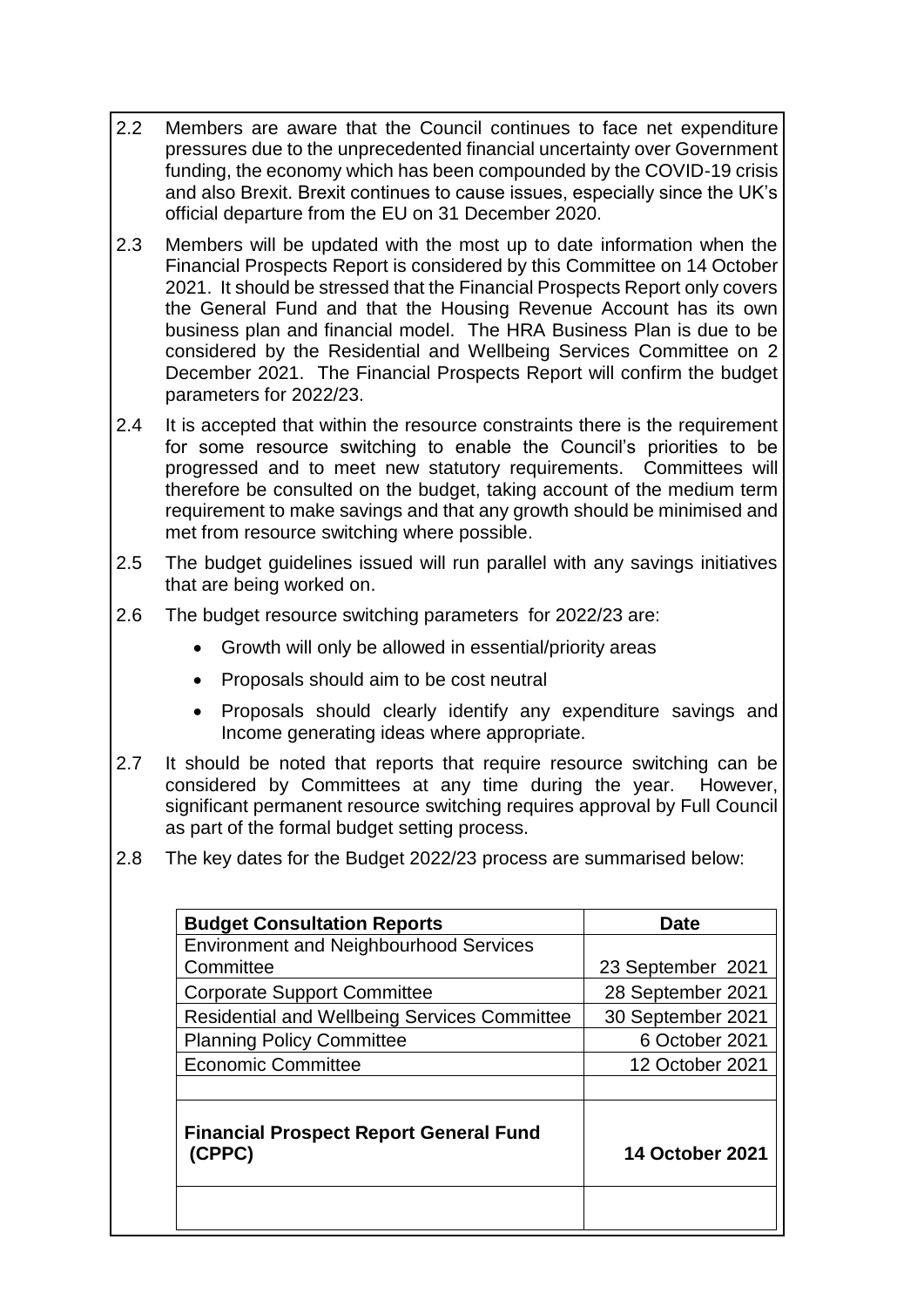| 25 January 2022<br>10 February 2022 |
|-------------------------------------|
|                                     |
|                                     |
|                                     |
| 24 January 2022                     |
| <b>20 January 2022</b>              |
|                                     |
| 19 January 2022                     |
| 18 January 2022                     |
|                                     |
|                                     |

#### **3. OPTIONS:**

N/A The budget has to be set within statutory deadlines.

### **4. CONSULTATION:**

| Has consultation been undertaken with:                                                                                    | <b>YES</b>   | <b>NO</b>    |
|---------------------------------------------------------------------------------------------------------------------------|--------------|--------------|
| <b>Relevant Town/Parish Council</b>                                                                                       |              |              |
| <b>Relevant District Ward Councillors</b>                                                                                 |              |              |
| Other groups/persons (please specify)                                                                                     |              |              |
| Leader of the Council<br><b>Group Leaders</b>                                                                             |              |              |
| ARE THERE ANY IMPLICATIONS IN RELATION TO<br>5.<br>THE FOLLOWING COUNCIL POLICIES:<br>(Explain in more detail at 6 below) | <b>YES</b>   | <b>NO</b>    |
| Financial                                                                                                                 | $\checkmark$ |              |
| Legal                                                                                                                     |              |              |
| Human Rights/Equality Impact Assessment                                                                                   |              |              |
| Community Safety including Section 17 of Crime & Disorder Act                                                             |              | ✓            |
| Sustainability                                                                                                            | $\checkmark$ |              |
| Asset Management/Property/Land                                                                                            | $\checkmark$ |              |
| Technology                                                                                                                |              | $\checkmark$ |
| Other (please explain)                                                                                                    |              |              |
|                                                                                                                           |              |              |

#### **6. IMPLICATIONS:**

The budget will form the main reference point for financial decisions made in 2022/23 and the process has to comply with the Constitution.